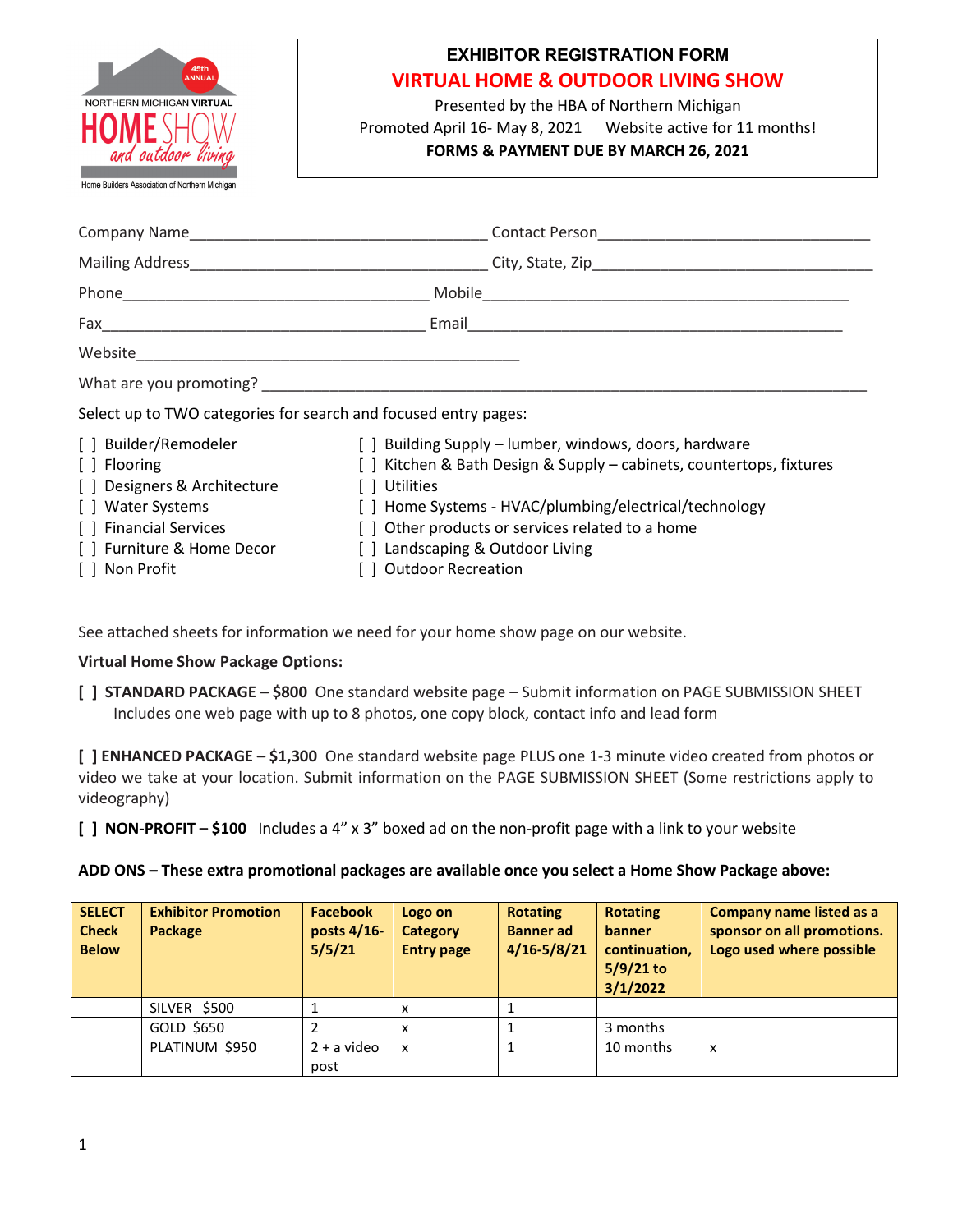## **[ ] OPTIONAL – Please donate a contest Giveaway Prize(s) with a value of \$50 or more:**

We will be pulling names from those who fill in the general MORE INFO request form during the promotion period of April 16- May 8, 2021. By donating an item (that can be easily mailed), your company will get extra promotion during the home show dates. We will promote the items on the show website and our Facebook and Instagram pages. Donated item will need to be mailed by your staff to contest winner. *The home show committee will need to approve all Giveaway Prizes. Discounts on the purchase of any product or services are not acceptable prizes.* Suggested items are actual products, gift certificates, electronics, and related.

Describe donated item: (Remember that people entering will be coming from a wide geography) Please send us an image of your donated item to [info@hbanm.com](mailto:info@hbanm.com) and mark the Subject: GIVEAWAY ITEM

## *Giveaway Description:*\_\_\_\_\_\_\_\_\_\_\_\_\_\_\_\_\_\_\_\_\_\_\_\_\_\_\_\_\_\_\_\_\_\_\_\_\_\_\_\_\_\_\_\_\_\_\_\_\_\_\_\_\_\_\_\_\_\_\_\_\_\_\_\_\_\_\_\_\_\_\_\_

I agree to enter my company product and/or service in the 2021 Virtual Home and Outdoor Living Show by the HBA of Northern Michigan. I agree to submit all needed website materials by the due date of March 26 or before. I understand that there are no guarantees implied or stated as to the amount of web traffic the show website will get or the amount of leads that will be generated by this promotional opportunity. I also understand that the HBANM staff will make every effort to promote the website from April 16, 2021 to March 1, 2022, but especially during the promotional period of April 16 to May 8,2021. I am entering this agreement in good faith and will not hold the HBANM harmless for any results or non-results of this promotion. I agree to review and approve my website page for accuracy in a timely manner. I warrant that any images or content submitted for my webpage are free of any copyright restrictions and available for use on the HBANM website.

| Please sign the application and fax or email it to the HBA office upon receipt.                                                                         |                                                                          |                          |
|---------------------------------------------------------------------------------------------------------------------------------------------------------|--------------------------------------------------------------------------|--------------------------|
| Fax 231-348-8155 email:info@hbanm.com                                                                                                                   |                                                                          |                          |
| For questions, call Janet Chambers, EO at (cell) 814-308-3168 or Lyn Ann at (office) 231-348-9770                                                       |                                                                          |                          |
| <b>PAYMENT:</b> Exhibitor Entry Fee [ ] \$800 or [ ] \$1300                                                                                             |                                                                          |                          |
| (OPTIONAL) Promotional Add Ons [ ] \$500 or [ ] \$650 or [ ] \$950                                                                                      |                                                                          | $\zeta$                  |
|                                                                                                                                                         |                                                                          | <b>TOTAL ALL FEES \$</b> |
| [ ] BY CHECK Made payable to HBANM. Mail to HBA of Northern Michigan, 455 Bay Street, Petoskey, MI 49770.<br>[ ] BY CREDIT CARD (+ 3.5% processing fee) |                                                                          |                          |
|                                                                                                                                                         |                                                                          |                          |
|                                                                                                                                                         |                                                                          |                          |
|                                                                                                                                                         |                                                                          |                          |
| All forms and payments must be received by March 26, 2021.                                                                                              |                                                                          |                          |
|                                                                                                                                                         | Applications without proper payment will be returned after the deadline. |                          |

Updated 2/26/21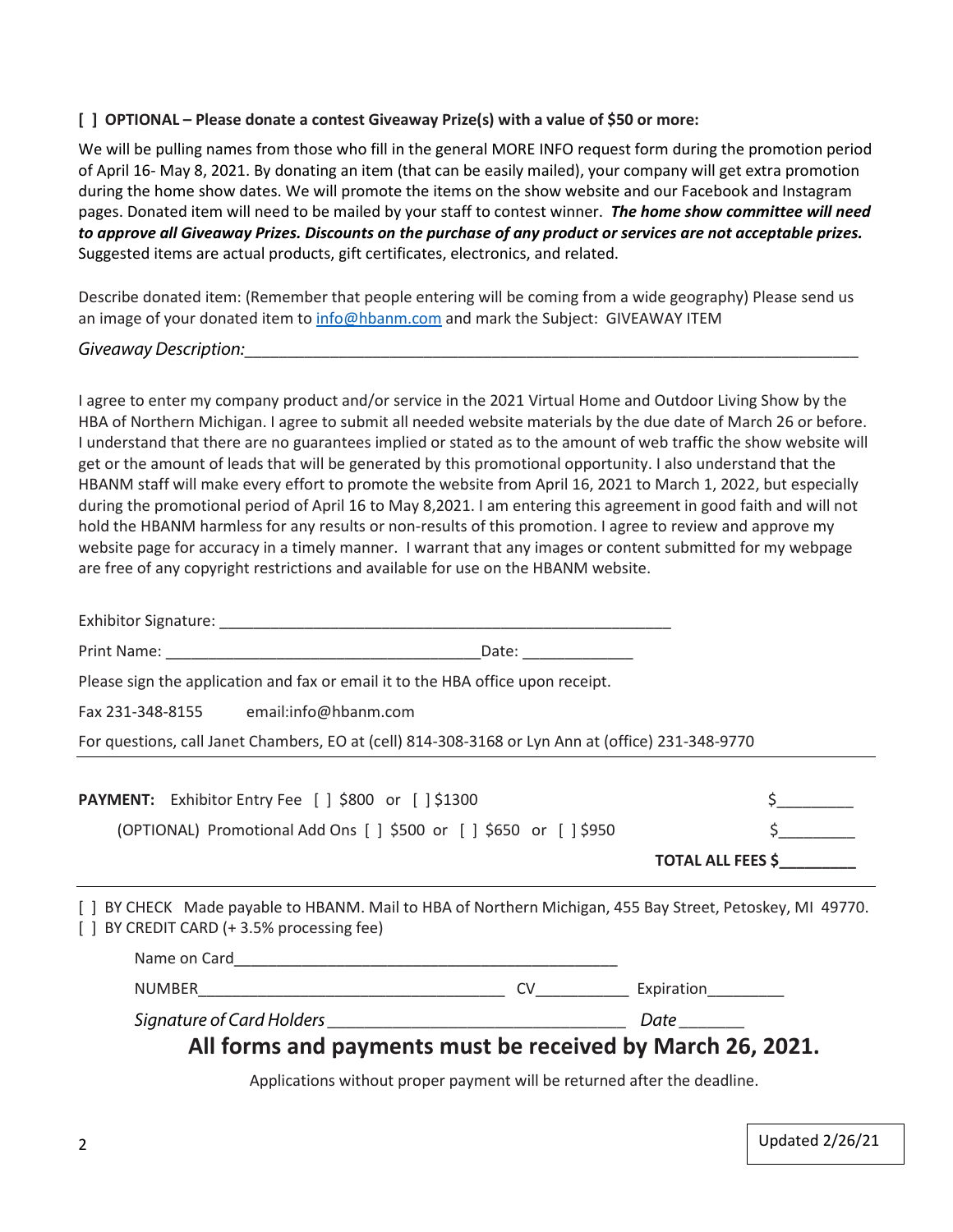## **HOME & OUTDOOR LIVING SHOW – Webpage SUBMISSION FORM Due by March 26, 2021**

Fill in this form to tell us what you want on your webpage on the VIRTUAL Home & Outdoor Living Show website. When the page is completed, you will be sent a copy of the page to proof. Please TYPE this form using a PDF editor or Microsoft Word.

|                                                                                                           | Phone <u>_____________________________</u> |  |
|-----------------------------------------------------------------------------------------------------------|--------------------------------------------|--|
|                                                                                                           |                                            |  |
| List the NAME of anyone you want listed on your page with their contact information: (Up to two contacts) |                                            |  |
|                                                                                                           | Phone _______________                      |  |
|                                                                                                           |                                            |  |
| List the email you want the lead form to go to: ________________________________                          |                                            |  |

#### **YOUR WEBSITE PAGE CONTENT:**

[ ] **Standard Package \$800** – email us up to 12 photos for a photo gallery slideshow. No video is included in this package. See sample page for details on content

[ ] **Enhanced Package \$1,300** – email us up to 12 photos for a slideshow gallery PLUS with this packed you get one 1-3 minute video by a videographer or we can create a video slideshow from your images using up to 25 images. There are geographic restrictions for live videography at your location, so please contact us to make arrangements for the video. If you want a video slide show, please send us up to 25 high-resolution images (jpegs) and your logo. Videos submitted cannot be more than 3 minutes. The committee has the right to review all videos for appropriateness for this venue. Commercials may be used as long as these are for the company represented as the exhibitor.

#### **ALL PACKAGES – Where to send your content for your webpage:**

- 1) Email your information to [info@hbanm.com](mailto:info@hbanm.com) with MEMO: Home show. Once you register for the homeshow and email us this form, **we will create a dropbox link for your content upload**. Please ZIP all photo files. You will get a confirmation email to confirm receipt of your content.
- 2) Describe your products/services below. Limited to 500 words.
- 3) List your products and services up to 20 bulleted items.

4) Email us your high-resolution logo, photos or video. See above packages for descriptions.